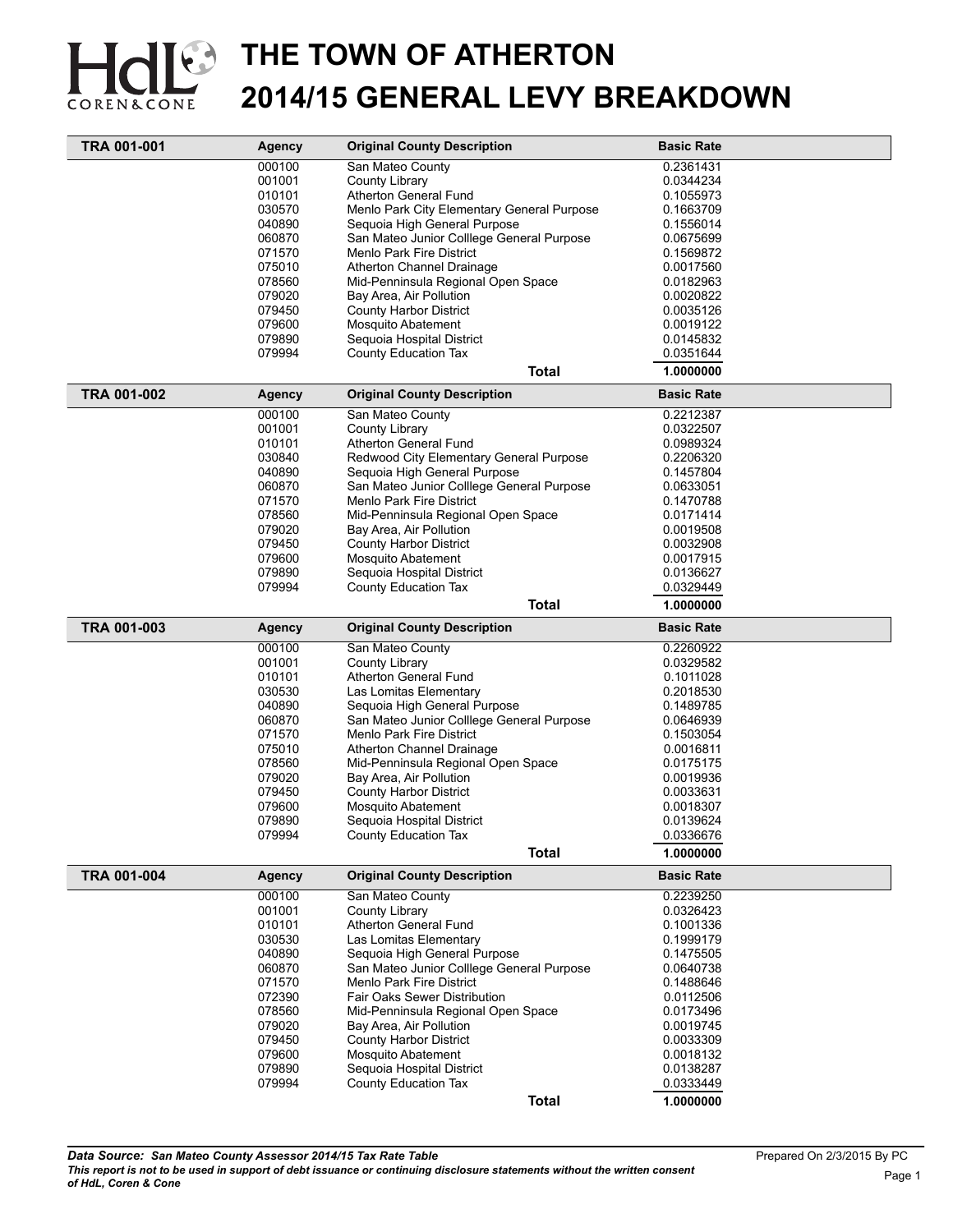

| TRA 001-005 | <b>Agency</b>    | <b>Original County Description</b>                | <b>Basic Rate</b> |  |
|-------------|------------------|---------------------------------------------------|-------------------|--|
|             | 000100           | San Mateo County                                  | 0.2365586         |  |
|             | 001001           | County Library                                    | 0.0344839         |  |
|             | 010101           | Atherton General Fund                             | 0.1057831         |  |
|             | 030570           | Menlo Park City Elementary General Purpose        | 0.1666636         |  |
|             | 040890           | Sequoia High General Purpose                      | 0.1558751         |  |
|             | 060870           | San Mateo Junior Colllege General Purpose         | 0.0676887         |  |
|             | 071570           | Menlo Park Fire District                          | 0.1572634         |  |
|             | 078560           | Mid-Penninsula Regional Open Space                | 0.0183285         |  |
|             | 079020           | Bay Area, Air Pollution                           | 0.0020859         |  |
|             | 079450           | <b>County Harbor District</b>                     | 0.0035187         |  |
|             | 079600           | <b>Mosquito Abatement</b>                         | 0.0019155         |  |
|             |                  |                                                   |                   |  |
|             | 079890<br>079994 | Sequoia Hospital District<br>County Education Tax | 0.0146089         |  |
|             |                  |                                                   | 0.0352262         |  |
|             |                  | <b>Total</b>                                      | 1.0000000         |  |
| TRA 001-006 | <b>Agency</b>    | <b>Original County Description</b>                | <b>Basic Rate</b> |  |
|             | 000100           | San Mateo County                                  | 0.2361432         |  |
|             | 001001           | County Library                                    | 0.0344234         |  |
|             | 010101           | Atherton General Fund                             | 0.1055973         |  |
|             | 030570           | Menlo Park City Elementary General Purpose        | 0.1663710         |  |
|             | 040890           | Sequoia High General Purpose                      | 0.1556014         |  |
|             | 060870           | San Mateo Junior Colllege General Purpose         | 0.0675699         |  |
|             | 071570           | Menlo Park Fire District                          | 0.1569873         |  |
|             | 075010           | Atherton Channel Drainage                         | 0.0017559         |  |
|             | 078560           | Mid-Penninsula Regional Open Space                | 0.0182963         |  |
|             | 079020           | Bay Area, Air Pollution                           | 0.0020822         |  |
|             | 079450           | <b>County Harbor District</b>                     | 0.0035126         |  |
|             | 079600           | <b>Mosquito Abatement</b>                         | 0.0019121         |  |
|             | 079890           | Sequoia Hospital District                         | 0.0145832         |  |
|             | 079994           | County Education Tax                              | 0.0351643         |  |
|             |                  |                                                   | 1.0000000         |  |
|             |                  | <b>Total</b>                                      |                   |  |
| TRA 001-007 | <b>Agency</b>    | <b>Original County Description</b>                | <b>Basic Rate</b> |  |
|             | 000100           | San Mateo County                                  | 0.2360190         |  |
|             | 001001           | County Library                                    | 0.0344050         |  |
|             | 010101           | <b>Atherton General Fund</b>                      | 0.1055414         |  |
|             | 030570           | Menlo Park City Elementary General Purpose        | 0.1662830         |  |
|             | 040890           | Sequoia High General Purpose                      | 0.1555195         |  |
|             | 060870           | San Mateo Junior Colllege General Purpose         | 0.0675342         |  |
|             | 071570           | Menlo Park Fire District                          | 0.1569046         |  |
|             | 075188           | San Francisquito Creek Flood Zn 1                 | 0.0022839         |  |
|             | 078560           | Mid-Penninsula Regional Open Space                | 0.0182866         |  |
|             | 079020           | Bay Area, Air Pollution                           | 0.0020809         |  |
|             | 079450           | <b>County Harbor District</b>                     | 0.0035103         |  |
|             | 079600           | Mosquito Abatement                                | 0.0019110         |  |
|             | 079890           | Sequoia Hospital District                         | 0.0145753         |  |
|             | 079994           | County Education Tax                              | 0.0351453         |  |
|             |                  | <b>Total</b>                                      | 1.0000000         |  |
| TRA 001-008 |                  | <b>Original County Description</b>                | <b>Basic Rate</b> |  |
|             | Agency<br>000100 | San Mateo County                                  | 0.2337813         |  |
|             | 001001           |                                                   |                   |  |
|             |                  | County Library                                    | 0.0340783         |  |
|             |                  |                                                   |                   |  |
|             | 010101           | Atherton General Fund                             | 0.1045410         |  |
|             | 030570           | Menlo Park City Elementary General Purpose        | 0.1647063         |  |
|             | 040890           | Sequoia High General Purpose                      | 0.1540450         |  |
|             | 060870           | San Mateo Junior Colllege General Purpose         | 0.0668942         |  |
|             | 071570           | Menlo Park Fire District                          | 0.1554169         |  |
|             | 072390           | Fair Oaks Sewer Distribution                      | 0.0117454         |  |
|             | 078560           | Mid-Penninsula Regional Open Space                | 0.0181126         |  |
|             | 079020           | Bay Area, Air Pollution                           | 0.0020606         |  |
|             | 079450           | <b>County Harbor District</b>                     | 0.0034768         |  |
|             | 079600           | Mosquito Abatement                                | 0.0018929         |  |
|             | 079890           | Sequoia Hospital District                         | 0.0144365         |  |
|             | 079994           | County Education Tax                              | 0.0348122         |  |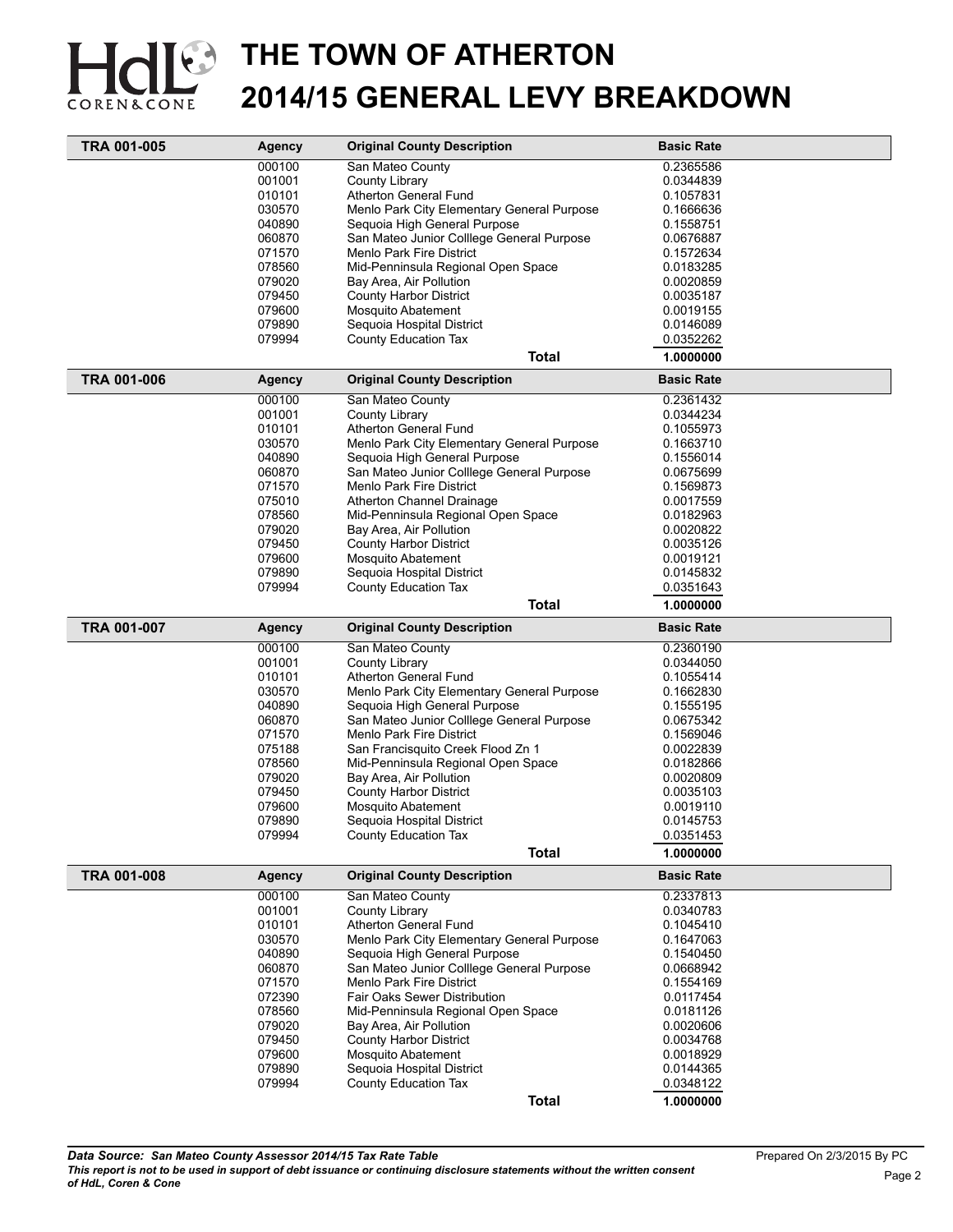

|             | <b>Agency</b> | <b>Original County Description</b>                                           | <b>Basic Rate</b> |
|-------------|---------------|------------------------------------------------------------------------------|-------------------|
|             | 000100        | San Mateo County                                                             | 0.2260937         |
|             | 001001        | County Library                                                               | 0.0329575         |
|             | 010101        | Atherton General Fund                                                        | 0.1011034         |
|             | 030530        | Las Lomitas Elementary                                                       | 0.2018551         |
|             | 040890        | Sequoia High General Purpose                                                 | 0.1489791         |
|             | 060870        | San Mateo Junior Colllege General Purpose                                    | 0.0646940         |
|             | 071570        | Menlo Park Fire District                                                     | 0.1503068         |
|             | 075010        | Atherton Channel Drainage                                                    | 0.0016805         |
|             | 078560        | Mid-Penninsula Regional Open Space                                           | 0.0175166         |
|             | 079020        | Bay Area, Air Pollution                                                      | 0.0019933         |
|             | 079450        | <b>County Harbor District</b>                                                | 0.0033622         |
|             | 079600        |                                                                              | 0.0018296         |
|             | 079890        | Mosquito Abatement<br>Sequoia Hospital District                              |                   |
|             |               |                                                                              | 0.0139616         |
|             | 079994        | County Education Tax                                                         | 0.0336668         |
|             |               | <b>Total</b>                                                                 | 1.0000000         |
| TRA 001-010 | <b>Agency</b> | <b>Original County Description</b>                                           | <b>Basic Rate</b> |
|             | 000100        | San Mateo County                                                             | 0.2320745         |
|             | 001001        | County Library                                                               | 0.0338268         |
|             | 010101        | Atherton General Fund                                                        | 0.1037779         |
|             | 030570        | Menlo Park City Elementary General Purpose                                   | 0.1635049         |
|             | 040890        | Sequoia High General Purpose                                                 | 0.1529188         |
|             | 060870        | San Mateo Junior Colllege General Purpose                                    | 0.0664052         |
|             | 071570        | Menlo Park Fire District                                                     | 0.1542854         |
|             | 075010        | Atherton Channel Drainage                                                    | 0.0017213         |
|             | 076570        | Menlo Park Lighting                                                          | 0.0172495         |
|             | 078560        | Mid-Penninsula Regional Open Space                                           | 0.0179809         |
|             | 079020        | Bay Area, Air Pollution                                                      | 0.0020463         |
|             |               |                                                                              |                   |
|             | 079450        | <b>County Harbor District</b>                                                | 0.0034499         |
|             | 079600        | Mosquito Abatement                                                           | 0.0018764         |
|             | 079890        | Sequoia Hospital District                                                    | 0.0143315         |
|             | 079994        | County Education Tax                                                         | 0.0345508         |
|             |               | Total                                                                        | 1.0000000         |
| TRA 001-011 | <b>Agency</b> | <b>Original County Description</b>                                           | <b>Basic Rate</b> |
|             | 000100        | San Mateo County                                                             | 0.2188064         |
|             | 001001        | County Library                                                               | 0.0318961         |
|             | 010101        | Atherton General Fund                                                        | 0.0978447         |
|             |               | Redwood City Elementary General Purpose                                      |                   |
|             | 030840        |                                                                              | 0.2182064         |
|             | 040890        |                                                                              | 0.1441777         |
|             | 060870        | Sequoia High General Purpose                                                 | 0.0626092         |
|             |               | San Mateo Junior Colllege General Purpose<br><b>Menlo Park Fire District</b> |                   |
|             | 071570        |                                                                              | 0.1454618         |
|             | 072390        | Fair Oaks Sewer Distribution                                                 | 0.0109935         |
|             | 078560        | Mid-Penninsula Regional Open Space                                           | 0.0169530         |
|             | 079020        | Bay Area, Air Pollution                                                      | 0.0019294         |
|             | 079450        | <b>County Harbor District</b>                                                | 0.0032547         |
|             | 079600        | Mosquito Abatement                                                           | 0.001/118         |
|             | 079890        | Sequoia Hospital District                                                    | 0.0135126         |
|             | 079994        | <b>County Education Tax</b>                                                  | 0.0325827         |
|             |               | <b>Total</b>                                                                 | 1.0000000         |
| TRA 001-012 | <b>Agency</b> | <b>Original County Description</b>                                           | <b>Basic Rate</b> |
|             | 000100        | San Mateo County                                                             | 0.2264747         |
|             | 001001        | County Library                                                               | 0.0330130         |
|             | 010101        | Atherton General Fund                                                        | 0.1012731         |
|             | 030530        | Las Lomitas Elementary                                                       | 0.2021939         |
|             | 040890        | Sequoia High General Purpose                                                 | 0.1492300         |
|             | 060870        | San Mateo Junior Colllege General Purpose                                    | 0.0648029         |
|             | 071570        | Menlo Park Fire District                                                     | 0.1505593         |
|             | 078560        | Mid-Penninsula Regional Open Space                                           | 0.0175468         |
|             | 079020        | Bay Area, Air Pollution                                                      | 0.0019960         |
|             | 079450        | <b>County Harbor District</b>                                                | 0.0033686         |
|             | 079600        | Mosquito Abatement                                                           | 0.0018332         |
|             | 079890        | Sequoia Hospital District                                                    | 0.0139855         |
|             | 079994        | County Education Tax                                                         | 0.0337230         |
|             |               | <b>Total</b>                                                                 | 1.0000000         |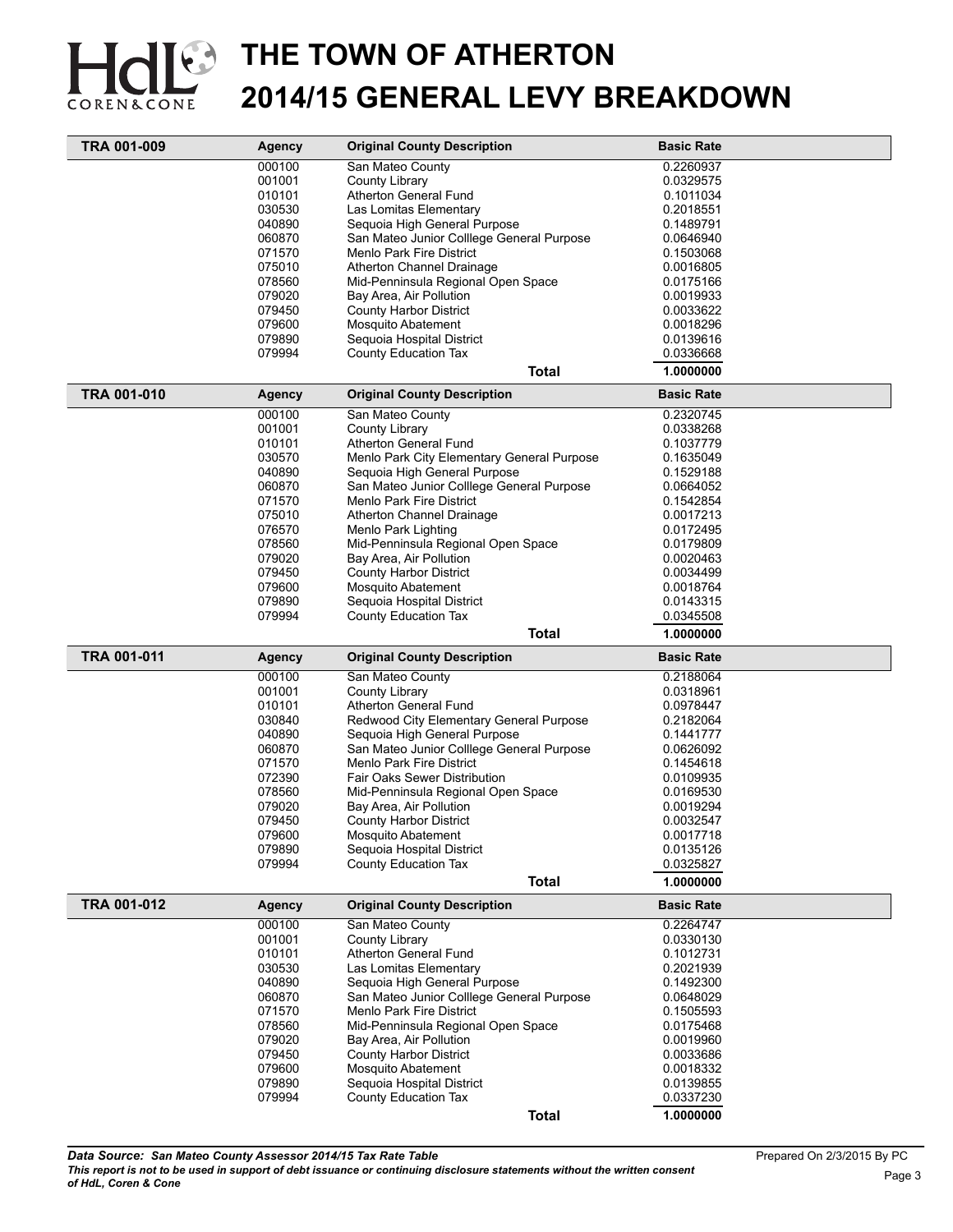

| TRA 001-013        | <b>Agency</b> | <b>Original County Description</b>         | <b>Basic Rate</b> |  |
|--------------------|---------------|--------------------------------------------|-------------------|--|
|                    | 000100        | San Mateo County                           | 0.2264729         |  |
|                    | 001001        | County Library                             | 0.0330137         |  |
|                    | 010101        | Atherton General Fund                      | 0.1012730         |  |
|                    | 030530        | Las Lomitas Elementary                     | 0.2021928         |  |
|                    | 040890        | Sequoia High General Purpose               | 0.1492294         |  |
|                    | 060870        | San Mateo Junior Colllege General Purpose  | 0.0648028         |  |
|                    | 071570        | Menlo Park Fire District                   | 0.1505585         |  |
|                    | 078560        | Mid-Penninsula Regional Open Space         | 0.0175470         |  |
|                    | 079020        | Bay Area, Air Pollution                    | 0.0019969         |  |
|                    | 079450        | <b>County Harbor District</b>              | 0.0033687         |  |
|                    | 079600        | <b>Mosquito Abatement</b>                  | 0.0018338         |  |
|                    | 079890        | Sequoia Hospital District                  | 0.0139860         |  |
|                    | 079994        | County Education Tax                       | 0.0337244         |  |
|                    |               | <b>Total</b>                               | 1.0000000         |  |
| <b>TRA 001-014</b> | <b>Agency</b> | <b>Original County Description</b>         | <b>Basic Rate</b> |  |
|                    | 000100        | San Mateo County                           | 0.2239267         |  |
|                    | 001001        | County Library                             | 0.0326425         |  |
|                    | 010101        | Atherton General Fund                      | 0.1001335         |  |
|                    | 030530        | Las Lomitas Elementary                     | 0.1999195         |  |
|                    | 040890        | Sequoia High General Purpose               | 0.1475514         |  |
|                    | 060870        | San Mateo Junior Colllege General Purpose  | 0.0640735         |  |
|                    | 071570        | <b>Menlo Park Fire District</b>            | 0.1488656         |  |
|                    | 072390        | Fair Oaks Sewer Distribution               | 0.0112495         |  |
|                    | 078560        | Mid-Penninsula Regional Open Space         | 0.0173489         |  |
|                    | 079020        | Bay Area, Air Pollution                    | 0.0019743         |  |
|                    | 079450        | <b>County Harbor District</b>              | 0.0033305         |  |
|                    | 079600        | <b>Mosquito Abatement</b>                  | 0.0018122         |  |
|                    | 079890        | Sequoia Hospital District                  | 0.0138288         |  |
|                    | 079994        | County Education Tax                       | 0.0333431         |  |
|                    |               | <b>Total</b>                               | 1.0000000         |  |
|                    |               |                                            |                   |  |
|                    |               |                                            |                   |  |
| TRA 001-015        | <b>Agency</b> | <b>Original County Description</b>         | <b>Basic Rate</b> |  |
|                    | 000100        | San Mateo County                           | 0.2260937         |  |
|                    | 001001        | County Library                             | 0.0329575         |  |
|                    | 010101        | Atherton General Fund                      | 0.1011034         |  |
|                    | 030530        | Las Lomitas Elementary                     | 0.2018551         |  |
|                    | 040890        | Sequoia High General Purpose               | 0.1489791         |  |
|                    | 060870        | San Mateo Junior Colllege General Purpose  | 0.0646940         |  |
|                    | 071570        | <b>Menlo Park Fire District</b>            | 0.1503068         |  |
|                    | 075010        | Atherton Channel Drainage                  | 0.0016805         |  |
|                    | 078560        | Mid-Penninsula Regional Open Space         | 0.0175166         |  |
|                    | 079020        | Bay Area, Air Pollution                    | 0.0019933         |  |
|                    | 079450        | <b>County Harbor District</b>              | 0.0033622         |  |
|                    | 079600        | Mosquito Abatement                         | 0.0018296         |  |
|                    | 079890        | Sequoia Hospital District                  | 0.0139616         |  |
|                    | 079994        | County Education Tax                       | 0.0336668         |  |
|                    |               | <b>Total</b>                               | 1.0000000         |  |
| TRA 001-016        | Agency        | <b>Original County Description</b>         | <b>Basic Rate</b> |  |
|                    | 000100        | San Mateo County                           | 0.2365630         |  |
|                    | 001001        | County Library                             | 0.0344826         |  |
|                    | 010101        | Atherton General Fund                      | 0.1057846         |  |
|                    | 030570        | Menlo Park City Elementary General Purpose | 0.1666650         |  |
|                    | 040890        | Sequoia High General Purpose               | 0.1558762         |  |
|                    | 060870        | San Mateo Junior Colllege General Purpose  | 0.0676876         |  |
|                    | 071570        | <b>Menlo Park Fire District</b>            | 0.1572654         |  |
|                    | 078560        | Mid-Penninsula Regional Open Space         | 0.0183279         |  |
|                    | 079020        | Bay Area, Air Pollution                    | 0.0020838         |  |
|                    | 079450        | <b>County Harbor District</b>              | 0.0035177         |  |
|                    | 079600        | <b>Mosquito Abatement</b>                  | 0.0019151         |  |
|                    | 079890        | Sequoia Hospital District                  | 0.0146067         |  |
|                    | 079994        | County Education Tax                       | 0.0352243         |  |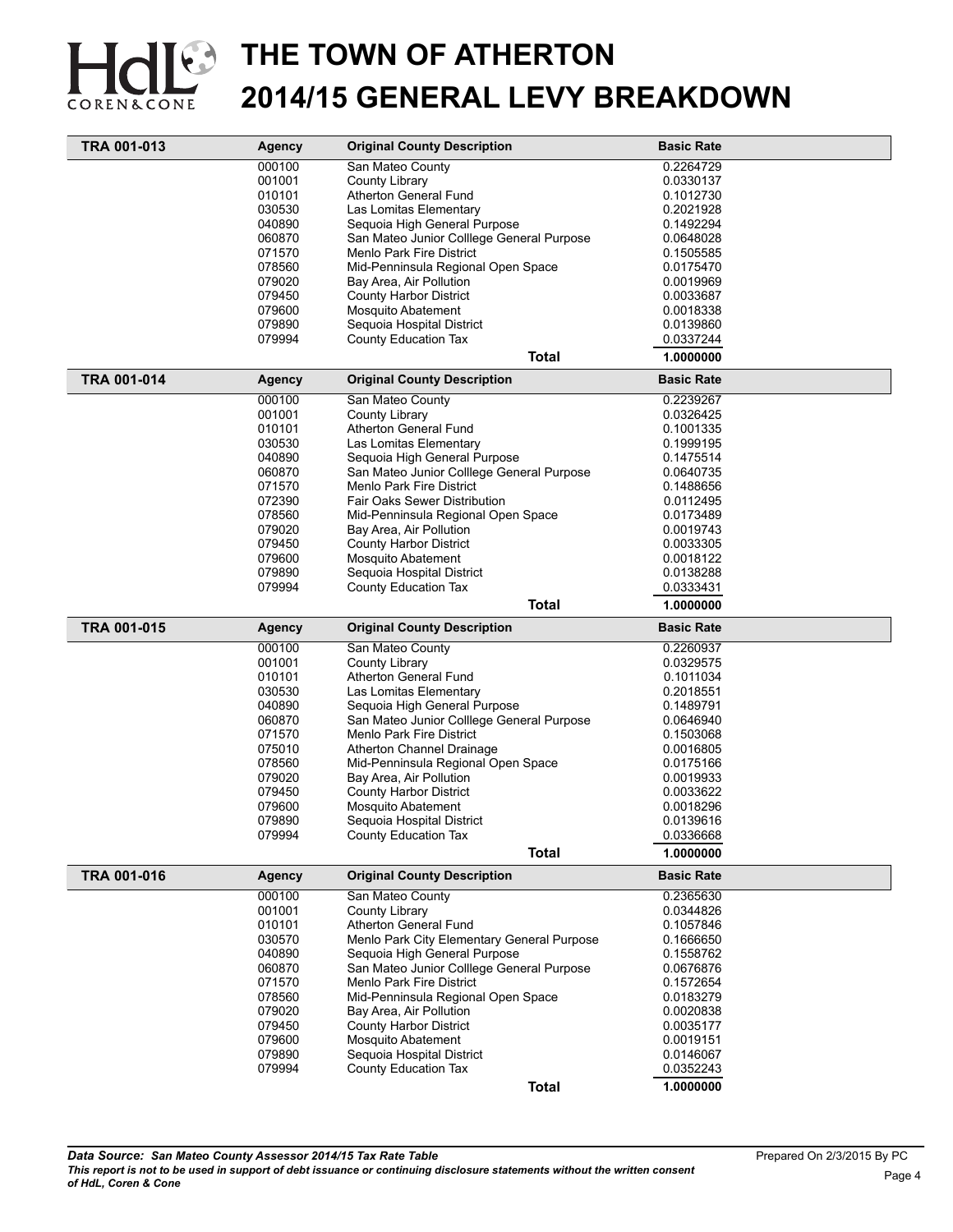

| 000100<br>San Mateo County<br>0.2481886<br>001001<br>County Library<br>0.0361789<br>002000<br>County Fire Protection<br>0.0672654<br><b>Atherton General Fund</b><br>010101<br>0.1109838<br>030530<br>Las Lomitas Elementary<br>0.2215804<br>040890<br>Sequoia High General Purpose<br>0.1635383<br>060870<br>San Mateo Junior Colllege General Purpose<br>0.0710162<br>075010<br>Atherton Channel Drainage<br>0.0018454<br>078560<br>Mid-Penninsula Regional Open Space<br>0.0192293<br>079020<br>Bay Area, Air Pollution<br>0.0021880<br><b>County Harbor District</b><br>079450<br>0.0036916<br>079600<br><b>Mosquito Abatement</b><br>0.0020096<br>079890<br>Sequoia Hospital District<br>0.0153268<br>079994<br>County Education Tax<br>0.0369577<br>1.0000000<br>Total<br><b>TRA 001-018</b><br><b>Original County Description</b><br><b>Basic Rate</b><br><b>Agency</b><br>000100<br>San Mateo County<br>0.2260940<br>001001<br>County Library<br>0.0329576<br><b>Atherton General Fund</b><br>010101<br>0.1011029<br>030530<br>Las Lomitas Elementary<br>0.2018539<br>040890<br>Sequoia High General Purpose<br>0.1489795<br>060870<br>San Mateo Junior Colllege General Purpose<br>0.0646938<br>071570<br>Menlo Park Fire District<br>0.1503069<br>075010<br><b>Atherton Channel Drainage</b><br>0.0016804<br>078560<br>Mid-Penninsula Regional Open Space<br>0.0175173<br>079020<br>Bay Area, Air Pollution<br>0.0019934<br>079450<br><b>County Harbor District</b><br>0.0033620<br>079600<br><b>Mosquito Abatement</b><br>0.0018299<br>079890<br>Sequoia Hospital District<br>0.0139623<br>079994<br>County Education Tax<br>0.0336660<br><b>Total</b><br>1.0000000 |
|--------------------------------------------------------------------------------------------------------------------------------------------------------------------------------------------------------------------------------------------------------------------------------------------------------------------------------------------------------------------------------------------------------------------------------------------------------------------------------------------------------------------------------------------------------------------------------------------------------------------------------------------------------------------------------------------------------------------------------------------------------------------------------------------------------------------------------------------------------------------------------------------------------------------------------------------------------------------------------------------------------------------------------------------------------------------------------------------------------------------------------------------------------------------------------------------------------------------------------------------------------------------------------------------------------------------------------------------------------------------------------------------------------------------------------------------------------------------------------------------------------------------------------------------------------------------------------------------------------------------------------------------------------------------------------|
|                                                                                                                                                                                                                                                                                                                                                                                                                                                                                                                                                                                                                                                                                                                                                                                                                                                                                                                                                                                                                                                                                                                                                                                                                                                                                                                                                                                                                                                                                                                                                                                                                                                                                |
|                                                                                                                                                                                                                                                                                                                                                                                                                                                                                                                                                                                                                                                                                                                                                                                                                                                                                                                                                                                                                                                                                                                                                                                                                                                                                                                                                                                                                                                                                                                                                                                                                                                                                |
|                                                                                                                                                                                                                                                                                                                                                                                                                                                                                                                                                                                                                                                                                                                                                                                                                                                                                                                                                                                                                                                                                                                                                                                                                                                                                                                                                                                                                                                                                                                                                                                                                                                                                |
|                                                                                                                                                                                                                                                                                                                                                                                                                                                                                                                                                                                                                                                                                                                                                                                                                                                                                                                                                                                                                                                                                                                                                                                                                                                                                                                                                                                                                                                                                                                                                                                                                                                                                |
|                                                                                                                                                                                                                                                                                                                                                                                                                                                                                                                                                                                                                                                                                                                                                                                                                                                                                                                                                                                                                                                                                                                                                                                                                                                                                                                                                                                                                                                                                                                                                                                                                                                                                |
|                                                                                                                                                                                                                                                                                                                                                                                                                                                                                                                                                                                                                                                                                                                                                                                                                                                                                                                                                                                                                                                                                                                                                                                                                                                                                                                                                                                                                                                                                                                                                                                                                                                                                |
|                                                                                                                                                                                                                                                                                                                                                                                                                                                                                                                                                                                                                                                                                                                                                                                                                                                                                                                                                                                                                                                                                                                                                                                                                                                                                                                                                                                                                                                                                                                                                                                                                                                                                |
|                                                                                                                                                                                                                                                                                                                                                                                                                                                                                                                                                                                                                                                                                                                                                                                                                                                                                                                                                                                                                                                                                                                                                                                                                                                                                                                                                                                                                                                                                                                                                                                                                                                                                |
|                                                                                                                                                                                                                                                                                                                                                                                                                                                                                                                                                                                                                                                                                                                                                                                                                                                                                                                                                                                                                                                                                                                                                                                                                                                                                                                                                                                                                                                                                                                                                                                                                                                                                |
|                                                                                                                                                                                                                                                                                                                                                                                                                                                                                                                                                                                                                                                                                                                                                                                                                                                                                                                                                                                                                                                                                                                                                                                                                                                                                                                                                                                                                                                                                                                                                                                                                                                                                |
|                                                                                                                                                                                                                                                                                                                                                                                                                                                                                                                                                                                                                                                                                                                                                                                                                                                                                                                                                                                                                                                                                                                                                                                                                                                                                                                                                                                                                                                                                                                                                                                                                                                                                |
|                                                                                                                                                                                                                                                                                                                                                                                                                                                                                                                                                                                                                                                                                                                                                                                                                                                                                                                                                                                                                                                                                                                                                                                                                                                                                                                                                                                                                                                                                                                                                                                                                                                                                |
|                                                                                                                                                                                                                                                                                                                                                                                                                                                                                                                                                                                                                                                                                                                                                                                                                                                                                                                                                                                                                                                                                                                                                                                                                                                                                                                                                                                                                                                                                                                                                                                                                                                                                |
|                                                                                                                                                                                                                                                                                                                                                                                                                                                                                                                                                                                                                                                                                                                                                                                                                                                                                                                                                                                                                                                                                                                                                                                                                                                                                                                                                                                                                                                                                                                                                                                                                                                                                |
|                                                                                                                                                                                                                                                                                                                                                                                                                                                                                                                                                                                                                                                                                                                                                                                                                                                                                                                                                                                                                                                                                                                                                                                                                                                                                                                                                                                                                                                                                                                                                                                                                                                                                |
|                                                                                                                                                                                                                                                                                                                                                                                                                                                                                                                                                                                                                                                                                                                                                                                                                                                                                                                                                                                                                                                                                                                                                                                                                                                                                                                                                                                                                                                                                                                                                                                                                                                                                |
|                                                                                                                                                                                                                                                                                                                                                                                                                                                                                                                                                                                                                                                                                                                                                                                                                                                                                                                                                                                                                                                                                                                                                                                                                                                                                                                                                                                                                                                                                                                                                                                                                                                                                |
|                                                                                                                                                                                                                                                                                                                                                                                                                                                                                                                                                                                                                                                                                                                                                                                                                                                                                                                                                                                                                                                                                                                                                                                                                                                                                                                                                                                                                                                                                                                                                                                                                                                                                |
|                                                                                                                                                                                                                                                                                                                                                                                                                                                                                                                                                                                                                                                                                                                                                                                                                                                                                                                                                                                                                                                                                                                                                                                                                                                                                                                                                                                                                                                                                                                                                                                                                                                                                |
|                                                                                                                                                                                                                                                                                                                                                                                                                                                                                                                                                                                                                                                                                                                                                                                                                                                                                                                                                                                                                                                                                                                                                                                                                                                                                                                                                                                                                                                                                                                                                                                                                                                                                |
|                                                                                                                                                                                                                                                                                                                                                                                                                                                                                                                                                                                                                                                                                                                                                                                                                                                                                                                                                                                                                                                                                                                                                                                                                                                                                                                                                                                                                                                                                                                                                                                                                                                                                |
|                                                                                                                                                                                                                                                                                                                                                                                                                                                                                                                                                                                                                                                                                                                                                                                                                                                                                                                                                                                                                                                                                                                                                                                                                                                                                                                                                                                                                                                                                                                                                                                                                                                                                |
|                                                                                                                                                                                                                                                                                                                                                                                                                                                                                                                                                                                                                                                                                                                                                                                                                                                                                                                                                                                                                                                                                                                                                                                                                                                                                                                                                                                                                                                                                                                                                                                                                                                                                |
|                                                                                                                                                                                                                                                                                                                                                                                                                                                                                                                                                                                                                                                                                                                                                                                                                                                                                                                                                                                                                                                                                                                                                                                                                                                                                                                                                                                                                                                                                                                                                                                                                                                                                |
|                                                                                                                                                                                                                                                                                                                                                                                                                                                                                                                                                                                                                                                                                                                                                                                                                                                                                                                                                                                                                                                                                                                                                                                                                                                                                                                                                                                                                                                                                                                                                                                                                                                                                |
|                                                                                                                                                                                                                                                                                                                                                                                                                                                                                                                                                                                                                                                                                                                                                                                                                                                                                                                                                                                                                                                                                                                                                                                                                                                                                                                                                                                                                                                                                                                                                                                                                                                                                |
|                                                                                                                                                                                                                                                                                                                                                                                                                                                                                                                                                                                                                                                                                                                                                                                                                                                                                                                                                                                                                                                                                                                                                                                                                                                                                                                                                                                                                                                                                                                                                                                                                                                                                |
|                                                                                                                                                                                                                                                                                                                                                                                                                                                                                                                                                                                                                                                                                                                                                                                                                                                                                                                                                                                                                                                                                                                                                                                                                                                                                                                                                                                                                                                                                                                                                                                                                                                                                |
|                                                                                                                                                                                                                                                                                                                                                                                                                                                                                                                                                                                                                                                                                                                                                                                                                                                                                                                                                                                                                                                                                                                                                                                                                                                                                                                                                                                                                                                                                                                                                                                                                                                                                |
|                                                                                                                                                                                                                                                                                                                                                                                                                                                                                                                                                                                                                                                                                                                                                                                                                                                                                                                                                                                                                                                                                                                                                                                                                                                                                                                                                                                                                                                                                                                                                                                                                                                                                |
|                                                                                                                                                                                                                                                                                                                                                                                                                                                                                                                                                                                                                                                                                                                                                                                                                                                                                                                                                                                                                                                                                                                                                                                                                                                                                                                                                                                                                                                                                                                                                                                                                                                                                |
|                                                                                                                                                                                                                                                                                                                                                                                                                                                                                                                                                                                                                                                                                                                                                                                                                                                                                                                                                                                                                                                                                                                                                                                                                                                                                                                                                                                                                                                                                                                                                                                                                                                                                |
| TRA 001-019<br><b>Original County Description</b><br><b>Basic Rate</b><br><b>Agency</b>                                                                                                                                                                                                                                                                                                                                                                                                                                                                                                                                                                                                                                                                                                                                                                                                                                                                                                                                                                                                                                                                                                                                                                                                                                                                                                                                                                                                                                                                                                                                                                                        |
| 000100<br>San Mateo County<br>0.2260937                                                                                                                                                                                                                                                                                                                                                                                                                                                                                                                                                                                                                                                                                                                                                                                                                                                                                                                                                                                                                                                                                                                                                                                                                                                                                                                                                                                                                                                                                                                                                                                                                                        |
| 001001<br>County Library<br>0.0329575                                                                                                                                                                                                                                                                                                                                                                                                                                                                                                                                                                                                                                                                                                                                                                                                                                                                                                                                                                                                                                                                                                                                                                                                                                                                                                                                                                                                                                                                                                                                                                                                                                          |
| Atherton General Fund<br>010101<br>0.1011034                                                                                                                                                                                                                                                                                                                                                                                                                                                                                                                                                                                                                                                                                                                                                                                                                                                                                                                                                                                                                                                                                                                                                                                                                                                                                                                                                                                                                                                                                                                                                                                                                                   |
| 030530<br>Las Lomitas Elementary<br>0.2018551                                                                                                                                                                                                                                                                                                                                                                                                                                                                                                                                                                                                                                                                                                                                                                                                                                                                                                                                                                                                                                                                                                                                                                                                                                                                                                                                                                                                                                                                                                                                                                                                                                  |
| 040890<br>Sequoia High General Purpose<br>0.1489791                                                                                                                                                                                                                                                                                                                                                                                                                                                                                                                                                                                                                                                                                                                                                                                                                                                                                                                                                                                                                                                                                                                                                                                                                                                                                                                                                                                                                                                                                                                                                                                                                            |
| 060870<br>San Mateo Junior Colllege General Purpose<br>0.0646940                                                                                                                                                                                                                                                                                                                                                                                                                                                                                                                                                                                                                                                                                                                                                                                                                                                                                                                                                                                                                                                                                                                                                                                                                                                                                                                                                                                                                                                                                                                                                                                                               |
| 071570<br>Menlo Park Fire District<br>0.1503068                                                                                                                                                                                                                                                                                                                                                                                                                                                                                                                                                                                                                                                                                                                                                                                                                                                                                                                                                                                                                                                                                                                                                                                                                                                                                                                                                                                                                                                                                                                                                                                                                                |
| 075010<br>Atherton Channel Drainage<br>0.0016805                                                                                                                                                                                                                                                                                                                                                                                                                                                                                                                                                                                                                                                                                                                                                                                                                                                                                                                                                                                                                                                                                                                                                                                                                                                                                                                                                                                                                                                                                                                                                                                                                               |
| 078560                                                                                                                                                                                                                                                                                                                                                                                                                                                                                                                                                                                                                                                                                                                                                                                                                                                                                                                                                                                                                                                                                                                                                                                                                                                                                                                                                                                                                                                                                                                                                                                                                                                                         |
| Mid-Penninsula Regional Open Space<br>0.0175166                                                                                                                                                                                                                                                                                                                                                                                                                                                                                                                                                                                                                                                                                                                                                                                                                                                                                                                                                                                                                                                                                                                                                                                                                                                                                                                                                                                                                                                                                                                                                                                                                                |
| 079020<br>Bay Area, Air Pollution<br>0.0019933                                                                                                                                                                                                                                                                                                                                                                                                                                                                                                                                                                                                                                                                                                                                                                                                                                                                                                                                                                                                                                                                                                                                                                                                                                                                                                                                                                                                                                                                                                                                                                                                                                 |
| 079450<br><b>County Harbor District</b><br>0.0033622                                                                                                                                                                                                                                                                                                                                                                                                                                                                                                                                                                                                                                                                                                                                                                                                                                                                                                                                                                                                                                                                                                                                                                                                                                                                                                                                                                                                                                                                                                                                                                                                                           |
| 079600<br><b>Mosquito Abatement</b><br>0.0018296                                                                                                                                                                                                                                                                                                                                                                                                                                                                                                                                                                                                                                                                                                                                                                                                                                                                                                                                                                                                                                                                                                                                                                                                                                                                                                                                                                                                                                                                                                                                                                                                                               |
| 079890<br>Sequoia Hospital District<br>0.0139616                                                                                                                                                                                                                                                                                                                                                                                                                                                                                                                                                                                                                                                                                                                                                                                                                                                                                                                                                                                                                                                                                                                                                                                                                                                                                                                                                                                                                                                                                                                                                                                                                               |
| 079994<br>County Education Tax<br>0.0336668                                                                                                                                                                                                                                                                                                                                                                                                                                                                                                                                                                                                                                                                                                                                                                                                                                                                                                                                                                                                                                                                                                                                                                                                                                                                                                                                                                                                                                                                                                                                                                                                                                    |
| <b>Total</b><br>1.0000000                                                                                                                                                                                                                                                                                                                                                                                                                                                                                                                                                                                                                                                                                                                                                                                                                                                                                                                                                                                                                                                                                                                                                                                                                                                                                                                                                                                                                                                                                                                                                                                                                                                      |
|                                                                                                                                                                                                                                                                                                                                                                                                                                                                                                                                                                                                                                                                                                                                                                                                                                                                                                                                                                                                                                                                                                                                                                                                                                                                                                                                                                                                                                                                                                                                                                                                                                                                                |
| TRA 001-020<br><b>Original County Description</b><br><b>Basic Rate</b><br><b>Agency</b>                                                                                                                                                                                                                                                                                                                                                                                                                                                                                                                                                                                                                                                                                                                                                                                                                                                                                                                                                                                                                                                                                                                                                                                                                                                                                                                                                                                                                                                                                                                                                                                        |
| 000100<br>San Mateo County<br>0.2260922                                                                                                                                                                                                                                                                                                                                                                                                                                                                                                                                                                                                                                                                                                                                                                                                                                                                                                                                                                                                                                                                                                                                                                                                                                                                                                                                                                                                                                                                                                                                                                                                                                        |
| 001001<br>0.0329582<br>County Library                                                                                                                                                                                                                                                                                                                                                                                                                                                                                                                                                                                                                                                                                                                                                                                                                                                                                                                                                                                                                                                                                                                                                                                                                                                                                                                                                                                                                                                                                                                                                                                                                                          |
| 010101<br>Atherton General Fund<br>0.1011028                                                                                                                                                                                                                                                                                                                                                                                                                                                                                                                                                                                                                                                                                                                                                                                                                                                                                                                                                                                                                                                                                                                                                                                                                                                                                                                                                                                                                                                                                                                                                                                                                                   |
| 030530<br>Las Lomitas Elementary<br>0.2018528                                                                                                                                                                                                                                                                                                                                                                                                                                                                                                                                                                                                                                                                                                                                                                                                                                                                                                                                                                                                                                                                                                                                                                                                                                                                                                                                                                                                                                                                                                                                                                                                                                  |
| 040890<br>Sequoia High General Purpose<br>0.1489785                                                                                                                                                                                                                                                                                                                                                                                                                                                                                                                                                                                                                                                                                                                                                                                                                                                                                                                                                                                                                                                                                                                                                                                                                                                                                                                                                                                                                                                                                                                                                                                                                            |
| 060870<br>San Mateo Junior Colllege General Purpose<br>0.0646939                                                                                                                                                                                                                                                                                                                                                                                                                                                                                                                                                                                                                                                                                                                                                                                                                                                                                                                                                                                                                                                                                                                                                                                                                                                                                                                                                                                                                                                                                                                                                                                                               |
| 071570<br><b>Menlo Park Fire District</b><br>0.1503054                                                                                                                                                                                                                                                                                                                                                                                                                                                                                                                                                                                                                                                                                                                                                                                                                                                                                                                                                                                                                                                                                                                                                                                                                                                                                                                                                                                                                                                                                                                                                                                                                         |
| 075010<br>Atherton Channel Drainage<br>0.0016812                                                                                                                                                                                                                                                                                                                                                                                                                                                                                                                                                                                                                                                                                                                                                                                                                                                                                                                                                                                                                                                                                                                                                                                                                                                                                                                                                                                                                                                                                                                                                                                                                               |
| 078560<br>Mid-Penninsula Regional Open Space<br>0.0175175                                                                                                                                                                                                                                                                                                                                                                                                                                                                                                                                                                                                                                                                                                                                                                                                                                                                                                                                                                                                                                                                                                                                                                                                                                                                                                                                                                                                                                                                                                                                                                                                                      |
| 079020<br>Bay Area, Air Pollution<br>0.0019936                                                                                                                                                                                                                                                                                                                                                                                                                                                                                                                                                                                                                                                                                                                                                                                                                                                                                                                                                                                                                                                                                                                                                                                                                                                                                                                                                                                                                                                                                                                                                                                                                                 |
| 079450<br><b>County Harbor District</b><br>0.0033631                                                                                                                                                                                                                                                                                                                                                                                                                                                                                                                                                                                                                                                                                                                                                                                                                                                                                                                                                                                                                                                                                                                                                                                                                                                                                                                                                                                                                                                                                                                                                                                                                           |
| 079600<br>Mosquito Abatement<br>0.0018308                                                                                                                                                                                                                                                                                                                                                                                                                                                                                                                                                                                                                                                                                                                                                                                                                                                                                                                                                                                                                                                                                                                                                                                                                                                                                                                                                                                                                                                                                                                                                                                                                                      |
| 079890<br>0.0139625                                                                                                                                                                                                                                                                                                                                                                                                                                                                                                                                                                                                                                                                                                                                                                                                                                                                                                                                                                                                                                                                                                                                                                                                                                                                                                                                                                                                                                                                                                                                                                                                                                                            |
| Sequoia Hospital District<br>079994<br>County Education Tax<br>0.0336676                                                                                                                                                                                                                                                                                                                                                                                                                                                                                                                                                                                                                                                                                                                                                                                                                                                                                                                                                                                                                                                                                                                                                                                                                                                                                                                                                                                                                                                                                                                                                                                                       |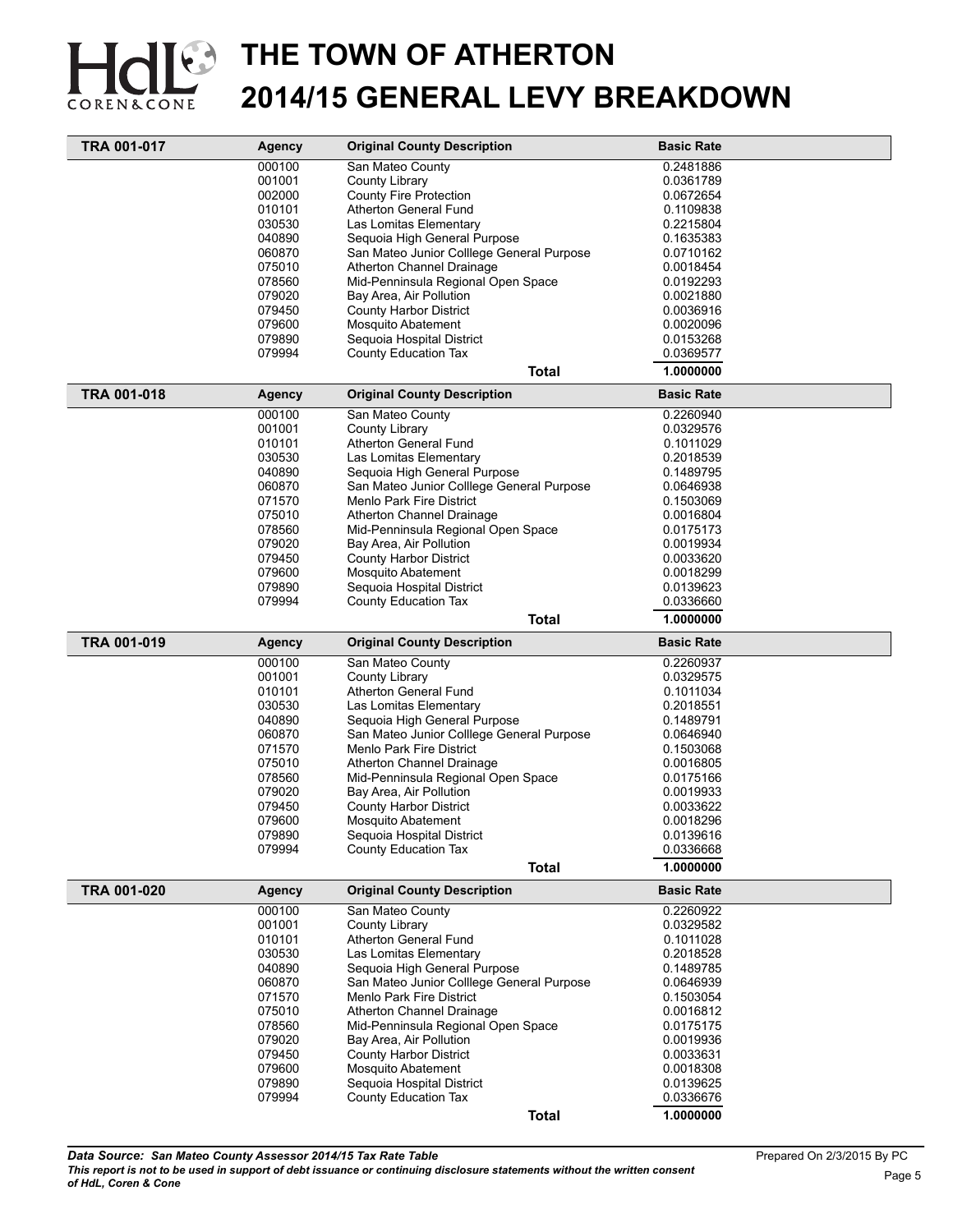

| <b>TRA 001-021</b> | <b>Agency</b> | <b>Original County Description</b>         | <b>Basic Rate</b> |
|--------------------|---------------|--------------------------------------------|-------------------|
|                    | 000100        | San Mateo County                           | 0.2265693         |
|                    | 001001        | County Library                             | 0.0329766         |
|                    | 010101        | Atherton General Fund                      | 0.1013162         |
|                    | 030530        | Las Lomitas Elementary                     | 0.2022708         |
|                    | 040890        | Sequoia High General Purpose               | 0.1492624         |
|                    | 060870        | San Mateo Junior Colllege General Purpose  | 0.0647961         |
|                    | 071570        | <b>Menlo Park Fire District</b>            | 0.1505641         |
|                    | 078560        | Mid-Penninsula Regional Open Space         | 0.0175007         |
|                    | 079020        | Bay Area, Air Pollution                    | 0.0019526         |
|                    | 079450        | <b>County Harbor District</b>              | 0.0033266         |
|                    | 079600        | <b>Mosquito Abatement</b>                  | 0.0018079         |
|                    | 079890        | Sequoia Hospital District                  | 0.0139572         |
|                    | 079994        | <b>County Education Tax</b>                | 0.0336997         |
|                    |               | <b>Total</b>                               | 1.0000000         |
| <b>TRA 001-022</b> | <b>Agency</b> | <b>Original County Description</b>         | <b>Basic Rate</b> |
|                    | 000100        | San Mateo County                           | 0.2320058         |
|                    | 001001        | County Library                             | 0.0338164         |
|                    | 010101        | Atherton General Fund                      | 0.1037226         |
|                    | 030570        | Menlo Park City Elementary General Purpose | 0.1634393         |
|                    | 040890        | Seguoia High General Purpose               | 0.1528843         |
|                    | 060870        | San Mateo Junior Colllege General Purpose  | 0.0663744         |
|                    | 071570        | <b>Menlo Park Fire District</b>            | 0.1542240         |
|                    | 075188        | San Francisquito Creek Flood Zn 1          | 0.0022328         |
|                    | 076570        | Menlo Park Lighting                        | 0.0172127         |
|                    | 078560        | Mid-Penninsula Regional Open Space         | 0.0179434         |
|                    | 079020        | Bay Area, Air Pollution                    | 0.0020298         |
|                    | 079450        | <b>County Harbor District</b>              | 0.0034507         |
|                    | 079600        | <b>Mosquito Abatement</b>                  | 0.0018674         |
|                    | 079890        | Sequoia Hospital District                  | 0.0142898         |
|                    | 079994        | County Education Tax                       | 0.0345066         |
|                    |               | <b>Total</b>                               | 1.0000000         |
| TRA 001-023        | <b>Agency</b> | <b>Original County Description</b>         | <b>Basic Rate</b> |
|                    | 000100        | San Mateo County                           | 0.2320745         |
|                    | 001001        | County Library                             | 0.0338268         |
|                    | 010101        | Atherton General Fund                      | 0.1037779         |
|                    | 030570        | Menlo Park City Elementary General Purpose | 0.1635049         |
|                    | 040890        | Sequoia High General Purpose               | 0.1529188         |
|                    | 060870        | San Mateo Junior Colllege General Purpose  | 0.0664052         |
|                    | 071570        | Menlo Park Fire District                   | 0.1542854         |
|                    | 075010        | Atherton Channel Drainage                  | 0.0017213         |
|                    | 076570        | Menlo Park Lighting                        | 0.0172495         |
|                    | 078560        | Mid-Penninsula Regional Open Space         | 0.0179809         |
|                    | 079020        | Bay Area, Air Pollution                    | 0.0020463         |
|                    | 079450        | <b>County Harbor District</b>              | 0.0034499         |
|                    | 079600        | Mosquito Abatement                         | 0.0018764         |
|                    | 079890        | Sequoia Hospital District                  | 0.0143315         |
|                    | 079994        | <b>County Education Tax</b>                | 0.0345508         |
|                    |               | <b>Total</b>                               | 1.0000000         |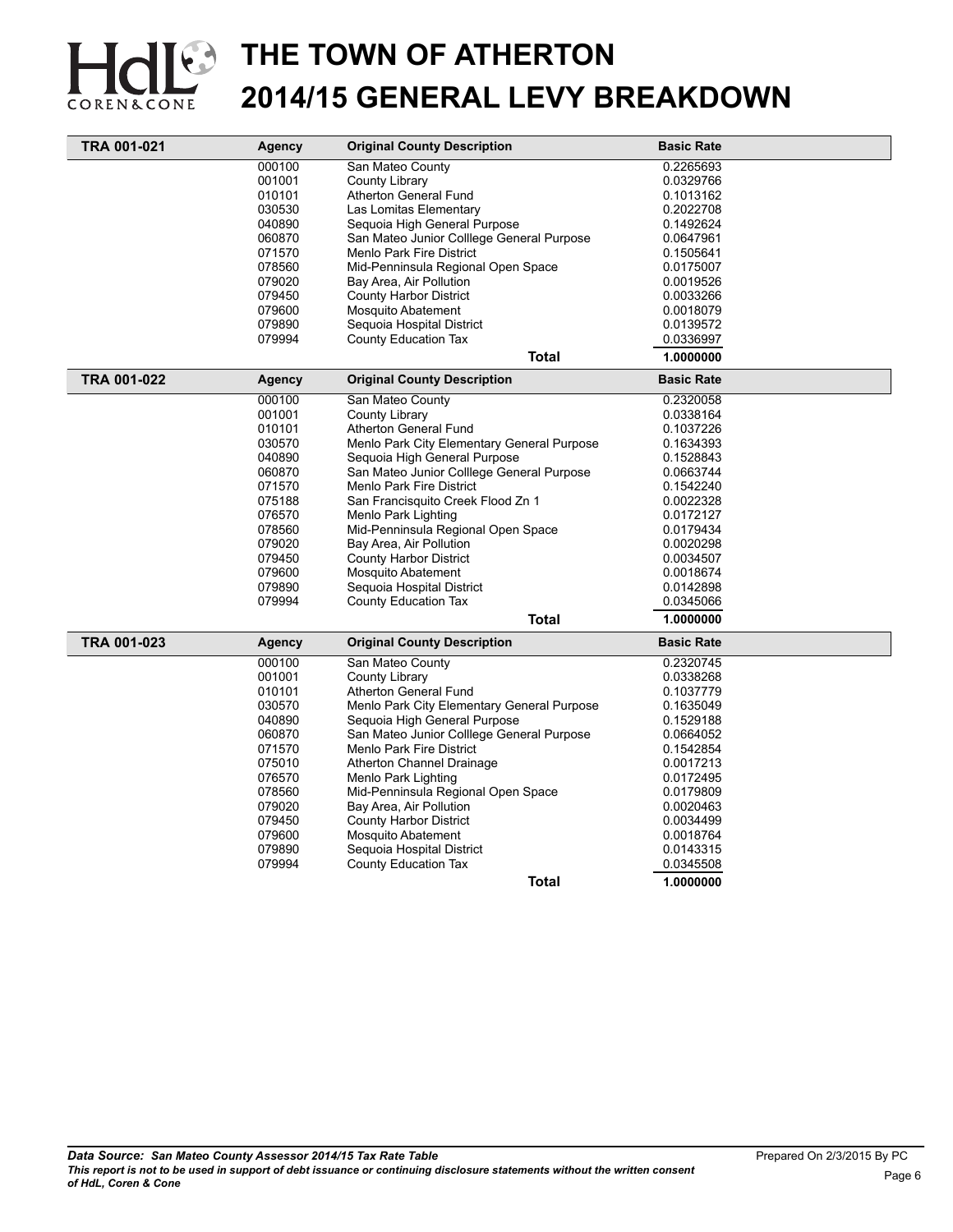

| <b>TRA 001-024</b> | Agency           | <b>Original County Description</b>                                           | <b>Basic Rate</b>      |
|--------------------|------------------|------------------------------------------------------------------------------|------------------------|
|                    | 000100           | San Mateo County                                                             | 0.1929900              |
|                    | 001001           | County Library                                                               | 0.0281264              |
|                    | 010101           | Atherton General Fund                                                        | 0.0863263              |
|                    | 030830           | Ravenswood Elementary School                                                 | 0.3167460              |
|                    | 040890           | Sequoia High General Purpose                                                 | 0.1272177              |
|                    | 060870           | San Mateo Junior Colllege General Purpose                                    | 0.0551709              |
|                    | 071570           | Menlo Park Fire District                                                     | 0.1282994              |
|                    | 075010           | Atherton Channel Drainage                                                    | 0.0012981              |
|                    | 075190           | Ravenswood Slough Flood                                                      | 0.0002164              |
|                    | 076570           | Menlo Park Lighting                                                          | 0.0142795              |
|                    | 078560           | Mid-Penninsula Regional Open Space                                           | 0.0149286              |
|                    | 079020           | Bay Area, Air Pollution<br><b>County Harbor District</b>                     | 0.0015145              |
|                    | 079450<br>079600 | Mosquito Abatement                                                           | 0.0028126<br>0.0015145 |
|                    | 079994           | County Education Tax                                                         | 0.0285591              |
|                    |                  | <b>Total</b>                                                                 | 1.0000000              |
|                    |                  |                                                                              |                        |
| TRA 001-025        | <b>Agency</b>    | <b>Original County Description</b>                                           | <b>Basic Rate</b>      |
|                    | 000100           | San Mateo County<br>County Library                                           | 0.2337800              |
|                    | 001001<br>010101 | Atherton General Fund                                                        | 0.0340788              |
|                    | 030570           | Menlo Park City Elementary General Purpose                                   | 0.1045406<br>0.1647060 |
|                    | 040890           | Sequoia High General Purpose                                                 | 0.1540443              |
|                    | 060870           | San Mateo Junior Colllege General Purpose                                    | 0.0668937              |
|                    | 071570           | <b>Menlo Park Fire District</b>                                              | 0.1554163              |
|                    | 072390           | <b>Fair Oaks Sewer Distribution</b>                                          | 0.0117458              |
|                    | 078560           | Mid-Penninsula Regional Open Space                                           | 0.0181132              |
|                    | 079020           | Bay Area, Air Pollution                                                      | 0.0020614              |
|                    | 079450           | <b>County Harbor District</b>                                                | 0.0034774              |
|                    | 079600           | Mosquito Abatement                                                           | 0.0018930              |
|                    | 079890           | Sequoia Hospital District                                                    | 0.0144372              |
|                    | 079994           | <b>County Education Tax</b>                                                  | 0.0348123              |
|                    |                  | <b>Total</b>                                                                 | 1.0000000              |
| TRA 001-026        | <b>Agency</b>    | <b>Original County Description</b>                                           | <b>Basic Rate</b>      |
|                    | 000100           | San Mateo County                                                             | 0.2239250              |
|                    | 001001           | County Library                                                               | 0.0326423              |
|                    | 010101           | Atherton General Fund                                                        | 0.1001336              |
|                    | 030530           | Las Lomitas Elementary                                                       | 0.1999179              |
|                    | 040890           | Seguoia High General Purpose                                                 | 0.1475505              |
|                    | 060870<br>071570 | San Mateo Junior Colllege General Purpose<br><b>Menlo Park Fire District</b> | 0.0640738              |
|                    | 072390           | <b>Fair Oaks Sewer Distribution</b>                                          | 0.1488646<br>0.0112506 |
|                    | 078560           | Mid-Penninsula Regional Open Space                                           | 0.0173496              |
|                    | 079020           | Bay Area, Air Pollution                                                      | 0.0019745              |
|                    | 079450           | <b>County Harbor District</b>                                                | 0.0033309              |
|                    | 079600           | Mosquito Abatement                                                           | 0.0018132              |
|                    | 079890           | Sequoia Hospital District                                                    | 0.0138287              |
|                    | 079994           | <b>County Education Tax</b>                                                  | 0.0333449              |
|                    |                  | <b>Total</b>                                                                 | 1.0000000              |
| TRA 001-027        | <b>Agency</b>    | <b>Original County Description</b>                                           | <b>Basic Rate</b>      |
|                    | 000100           | San Mateo County                                                             | 0.2261150              |
|                    | 001001           | County Library                                                               | 0.0329397              |
|                    | 010101           | Atherton General Fund                                                        | 0.1011120              |
|                    | 030530           | Las Lomitas Elementary                                                       | 0.2018787              |
|                    | 040890           | Sequoia High General Purpose                                                 | 0.1489928              |
|                    | 060870<br>071570 | San Mateo Junior Colllege General Purpose<br>Menlo Park Fire District        | 0.0646959              |
|                    | 075010           | Atherton Channel Drainage                                                    | 0.1503242<br>0.0016766 |
|                    | 078560           | Mid-Penninsula Regional Open Space                                           | 0.0175054              |
|                    | 079020           | Bay Area, Air Pollution                                                      | 0.0019724              |
|                    | 079450           | <b>County Harbor District</b>                                                | 0.0033531              |
|                    | 079600           | Mosquito Abatement                                                           | 0.0018245              |
|                    | 079890           | Sequoia Hospital District                                                    | 0.0139550              |
|                    | 079994           | <b>County Education Tax</b>                                                  | 0.0336547              |
|                    |                  | <b>Total</b>                                                                 | 1.0000000              |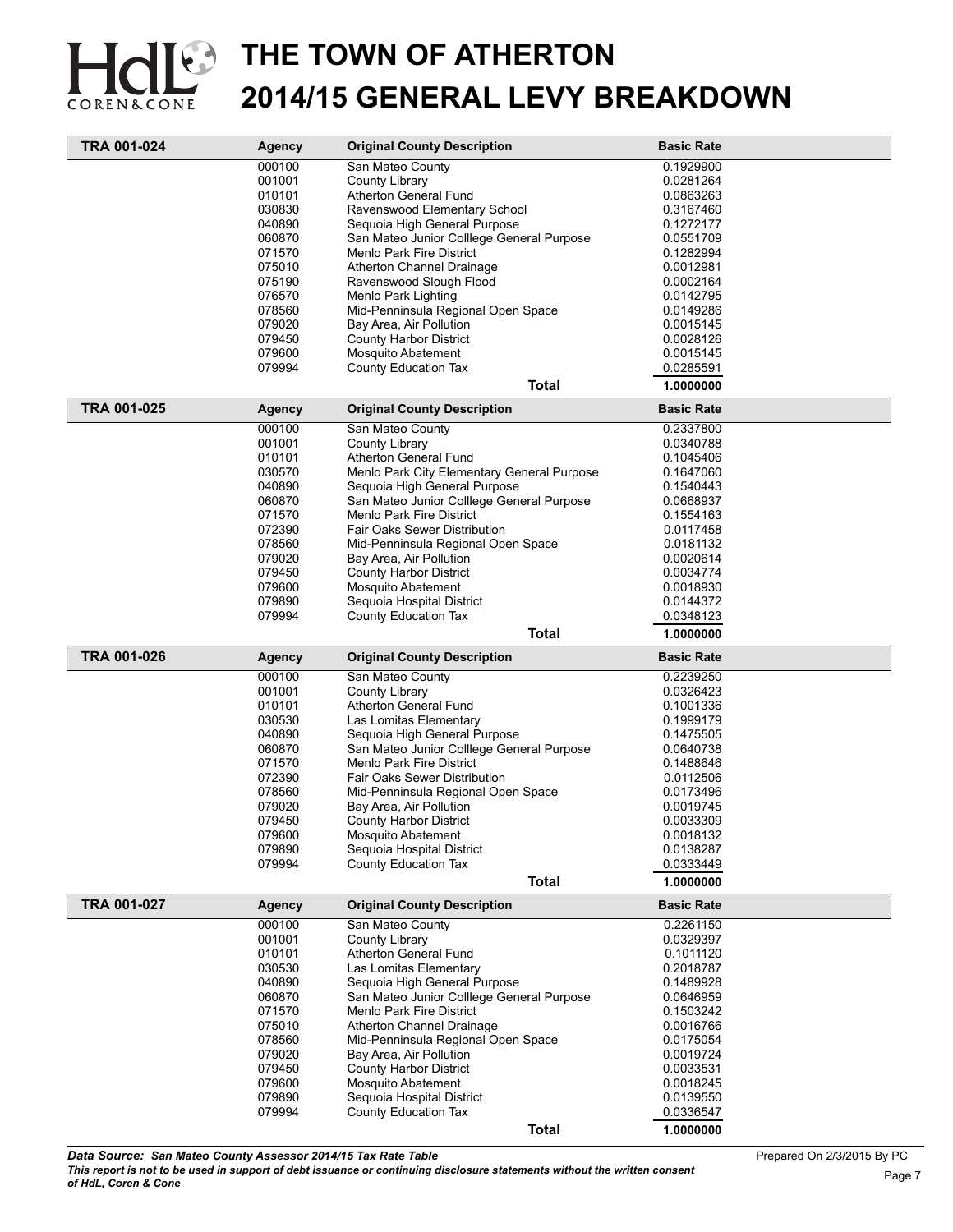

| TRA 001-028        | <b>Agency</b> | <b>Original County Description</b>         | <b>Basic Rate</b> |
|--------------------|---------------|--------------------------------------------|-------------------|
|                    | 000100        | San Mateo County                           | 0.2260923         |
|                    | 001001        | County Library                             | 0.0329582         |
|                    | 010101        | Atherton General Fund                      | 0.1011027         |
|                    | 030530        | Las Lomitas Elementary                     | 0.2018529         |
|                    | 040890        | Sequoia High General Purpose               | 0.1489786         |
|                    | 060870        | San Mateo Junior Colllege General Purpose  | 0.0646939         |
|                    | 071570        | Menlo Park Fire District                   | 0.1503054         |
|                    | 075010        | <b>Atherton Channel Drainage</b>           | 0.0016811         |
|                    | 078560        | Mid-Penninsula Regional Open Space         | 0.0175175         |
|                    | 079020        | Bay Area, Air Pollution                    | 0.0019936         |
|                    | 079450        | <b>County Harbor District</b>              | 0.0033631         |
|                    | 079600        | <b>Mosquito Abatement</b>                  | 0.0018307         |
|                    | 079890        | Sequoia Hospital District                  | 0.0139625         |
|                    | 079994        | <b>County Education Tax</b>                | 0.0336675         |
|                    |               | <b>Total</b>                               | 1.0000000         |
| <b>TRA 001-029</b> | <b>Agency</b> | <b>Original County Description</b>         | <b>Basic Rate</b> |
|                    | 000100        | San Mateo County                           | 0.2188047         |
|                    | 001001        | County Library                             | 0.0318954         |
|                    | 010101        | Atherton General Fund                      | 0.0978612         |
|                    | 030840        | Redwood City Elementary General Purpose    | 0.2182036         |
|                    | 040890        | Sequoia High General Purpose               | 0.1441764         |
|                    | 060870        | San Mateo Junior Colllege General Purpose  | 0.0626087         |
|                    | 071570        | <b>Menlo Park Fire District</b>            | 0.1454604         |
|                    | 072390        | Fair Oaks Sewer Distribution               | 0.0109924         |
|                    | 078560        | Mid-Penninsula Regional Open Space         | 0.0169520         |
|                    | 079020        | Bay Area, Air Pollution                    | 0.0019282         |
|                    | 079450        | <b>County Harbor District</b>              | 0.0032538         |
|                    | 079600        | <b>Mosquito Abatement</b>                  | 0.0017704         |
|                    | 079890        | Sequoia Hospital District                  | 0.0135117         |
|                    | 079994        | County Education Tax                       | 0.0325812         |
|                    |               | <b>Total</b>                               | 1.0000000         |
| TRA 001-030        |               | <b>Original County Description</b>         | <b>Basic Rate</b> |
|                    | <b>Agency</b> |                                            |                   |
|                    | 000100        | San Mateo County                           | 0.1768397         |
|                    | 001001        | County Library                             | 0.0377466         |
|                    | 010101        | Atherton General Fund                      | 0.0821012         |
|                    | 030570        | Menlo Park City Elementary General Purpose | 0.1824326         |
|                    | 040890        | Sequoia High General Purpose               | 0.1706234         |
|                    | 060870        | San Mateo Junior Colllege General Purpose  | 0.0740932         |
|                    | 071570        | <b>Menlo Park Fire District</b>            | 0.1721430         |
|                    | 075010        | Atherton Channel Drainage                  | 0.0019253         |
|                    | 076570        | Menlo Park Lighting                        | 0.0192510         |
|                    | 078560        | Mid-Penninsula Regional Open Space         | 0.0200625         |
|                    | 079020        | Bay Area, Air Pollution                    | 0.0022831         |
|                    | 079450        | <b>County Harbor District</b>              | 0.0038516         |
|                    | 079600        | <b>Mosquito Abatement</b>                  | 0.0020967         |
|                    | 079890        | Seguoia Hospital District                  | 0.0159909         |
|                    | 079994        | <b>County Education Tax</b>                | 0.0385591         |
|                    |               | <b>Total</b>                               | 1.0000000         |
| TRA 001-031        | <b>Agency</b> | <b>Original County Description</b>         | <b>Basic Rate</b> |
|                    | 000100        | San Mateo County                           | 0.2305597         |
|                    | 001001        | County Library                             | 0.0377466         |
|                    | 010101        | Atherton General Fund                      | 0.0792211         |
|                    | 030530        | Las Lomitas Elementary                     | 0.2058419         |
|                    | 040890        | Sequoia High General Purpose               | 0.1519224         |
|                    | 060870        | San Mateo Junior Colllege General Purpose  | 0.0659719         |
|                    | 071570        | <b>Menlo Park Fire District</b>            | 0.1532742         |
|                    | 075010        | Atherton Channel Drainage                  | 0.0017134         |
|                    | 078560        | Mid-Penninsula Regional Open Space         | 0.0178605         |
|                    | 079020        | Bay Area, Air Pollution                    | 0.0020317         |
|                    | 079450        | <b>County Harbor District</b>              | 0.0034267         |
|                    | 079600        | Mosquito Abatement                         | 0.0018666         |
|                    | 079890        | Sequoia Hospital District                  | 0.0142373         |
|                    | 079994        | County Education Tax                       | 0.0343260         |
|                    |               | <b>Total</b>                               | 1.0000000         |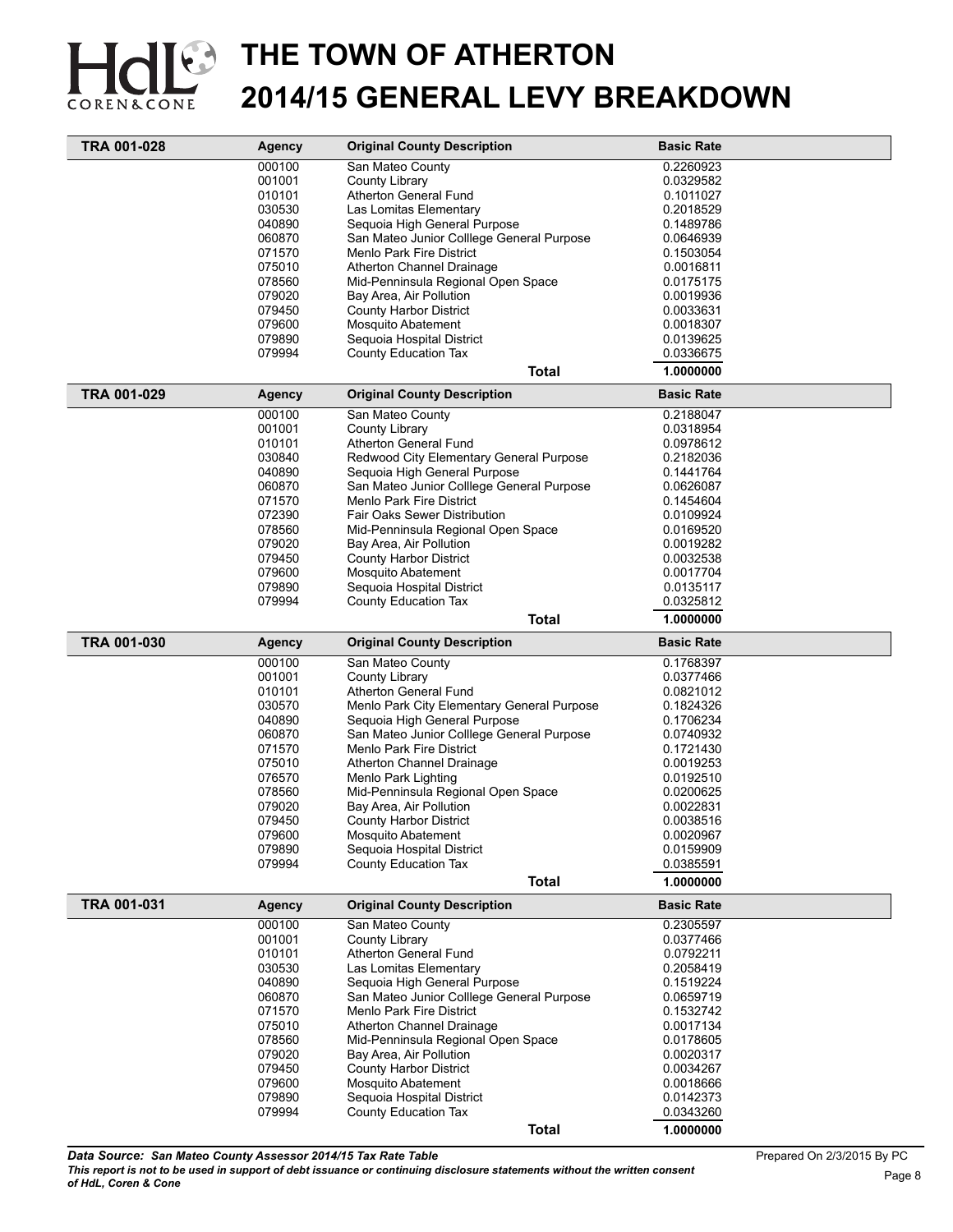

| TRA 001-032 | <b>Agency</b> | <b>Original County Description</b>                            | <b>Basic Rate</b> |  |
|-------------|---------------|---------------------------------------------------------------|-------------------|--|
|             | 000100        | San Mateo County                                              | 0.1821951         |  |
|             | 001001        | County Library                                                | 0.0366433         |  |
|             | 010101        | Atherton General Fund                                         | 0.0693676         |  |
|             | 030530        | Las Lomitas Elementary                                        | 0.2246135         |  |
|             | 040890        | Sequoia High General Purpose                                  | 0.1657746         |  |
|             | 060870        | San Mateo Junior Colllege General Purpose                     | 0.0719766         |  |
|             | 071570        | Menlo Park Fire District                                      | 0.1672343         |  |
|             | 075010        | Atherton Channel Drainage                                     | 0.0018340         |  |
|             | 078560        | Mid-Penninsula Regional Open Space                            | 0.0194633         |  |
|             | 079020        | Bay Area, Air Pollution                                       | 0.0022083         |  |
|             | 079450        | <b>County Harbor District</b>                                 | 0.0037055         |  |
|             | 079600        | <b>Mosquito Abatement</b>                                     | 0.0020212         |  |
|             | 079890        | Sequoia Hospital District                                     | 0.0155332         |  |
|             | 079994        | County Education Tax                                          | 0.0374294         |  |
|             |               |                                                               |                   |  |
|             |               | <b>Total</b>                                                  | 1.0000000         |  |
| TRA 001-033 | Agency        | <b>Original County Description</b>                            | <b>Basic Rate</b> |  |
|             | 000100        | San Mateo County                                              | 0.2264729         |  |
|             | 001001        | County Library                                                | 0.0330137         |  |
|             | 010101        | Atherton General Fund                                         | 0.1012730         |  |
|             | 030530        | Las Lomitas Elementary                                        | 0.2021928         |  |
|             | 040890        | Sequoia High General Purpose                                  | 0.1492294         |  |
|             | 060870        | San Mateo Junior Colllege General Purpose                     | 0.0648028         |  |
|             | 071570        | Menlo Park Fire District                                      | 0.1505585         |  |
|             | 078560        | Mid-Penninsula Regional Open Space                            | 0.0175470         |  |
|             | 079020        | Bay Area, Air Pollution                                       | 0.0019969         |  |
|             | 079450        | <b>County Harbor District</b>                                 | 0.0033687         |  |
|             | 079600        | <b>Mosquito Abatement</b>                                     | 0.0018338         |  |
|             | 079890        | Sequoia Hospital District                                     | 0.0139860         |  |
|             | 079994        | <b>County Education Tax</b>                                   | 0.0337244         |  |
|             |               | <b>Total</b>                                                  | 1.0000000         |  |
| TRA 001-034 | <b>Agency</b> | <b>Original County Description</b>                            | <b>Basic Rate</b> |  |
|             | 000100        | San Mateo County                                              | 0.2260940         |  |
|             | 001001        | County Library                                                | 0.0329576         |  |
|             | 010101        | Atherton General Fund                                         | 0.1011029         |  |
|             | 030530        | Las Lomitas Elementary                                        | 0.2018539         |  |
|             | 040890        | Sequoia High General Purpose                                  | 0.1489795         |  |
|             | 060870        | San Mateo Junior Colllege General Purpose                     | 0.0646938         |  |
|             | 071570        | Menlo Park Fire District                                      | 0.1503069         |  |
|             | 075010        |                                                               | 0.0016804         |  |
|             | 078560        | Atherton Channel Drainage                                     | 0.0175173         |  |
|             |               | Mid-Penninsula Regional Open Space<br>Bay Area, Air Pollution |                   |  |
|             | 079020        |                                                               | 0.0019934         |  |
|             | 079450        | <b>County Harbor District</b>                                 | 0.0033620         |  |
|             | 079600        | Mosquito Abatement                                            | 0.0018299         |  |
|             | 079890        | Sequoia Hospital District                                     | 0.0139623         |  |
|             | 079994        | County Education Tax                                          | 0.0336660         |  |
|             |               | <b>Total</b>                                                  | 1.0000000         |  |
| TRA 001-035 | Agency        | <b>Original County Description</b>                            | <b>Basic Rate</b> |  |
|             | 000100        | San Mateo County                                              | 0.2386233         |  |
|             | 001001        | County Library                                                | 0.0347849         |  |
|             | 030840        | Redwood City Elementary General Purpose                       | 0.2379690         |  |
|             | 040890        | Sequoia High General Purpose                                  | 0.1572356         |  |
|             | 060870        | San Mateo Junior Colllege General Purpose                     | 0.0682796         |  |
|             | 071570        | <b>Menlo Park Fire District</b>                               | 0.1586360         |  |
|             | 072390        | <b>Fair Oaks Sewer Distribution</b>                           | 0.0119892         |  |
|             | 076340        | Emerald Lake Lighting                                         | 0.0161380         |  |
|             | 078560        | Mid-Penninsula Regional Open Space                            | 0.0184884         |  |
|             | 079020        | Bay Area, Air Pollution                                       | 0.0021041         |  |
|             | 079450        | <b>County Harbor District</b>                                 | 0.0035495         |  |
|             | 079600        | Mosquito Abatement                                            | 0.0019323         |  |
|             | 079890        | Sequoia Hospital District                                     | 0.0147364         |  |
|             | 079994        | County Education Tax                                          | 0.0355337         |  |
|             |               | <b>Total</b>                                                  | 1.0000000         |  |